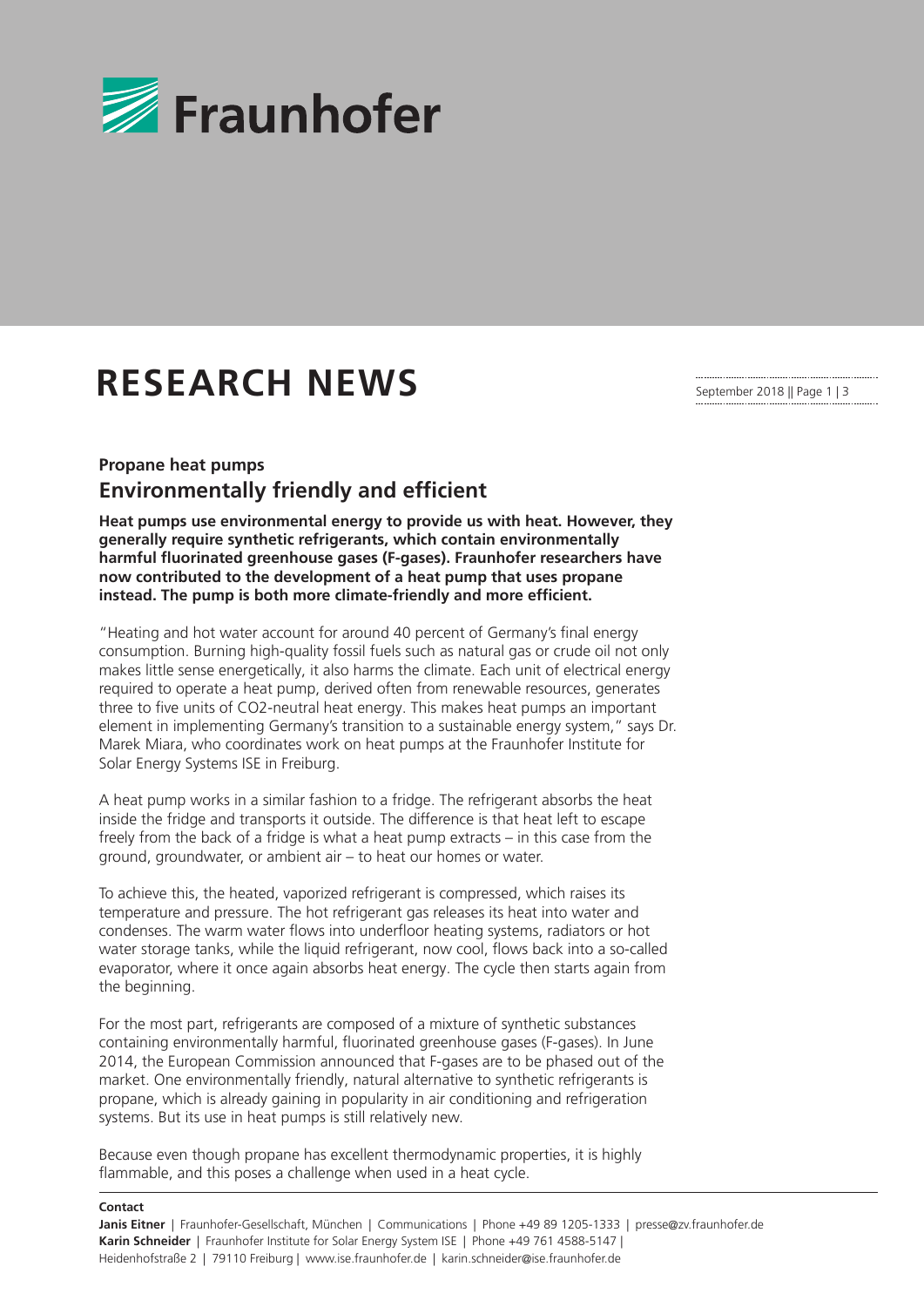

"If you want to use propane, you have to keep the volume of refrigerant as low as possible to minimize the risks involved," says Dr. Lena Schnabel, who heads the department for heating and cooling technologies at Fraunhofer ISE.

## **A bionic structure ensures even distribution**

The solution of the ISE researchers, along with their European research partners, is to employ highly compact, brazed, finned heat exchangers that function well with small volumes of liquid. The thermal energy is transferred from one flowing substance to the other via heat exchangers. These are composed of numerous parallel channels containing the circulating refrigerant, which either absorb heat (known as "vaporizers") or radiate it ("condensers"). "The liquid should completely vaporize or recondense over the running length. To guarantee they operate efficiently, the vapor-liquid ratio must be identical in all the channels. Generally, that's not easy to achieve, and it becomes especially tricky if you're also trying to limit the volume of refrigerant."

To solve the problem, Schnabel and her team developed a distributor with a bionic structure: "Conventional Venturi distributors look like a pile of spaghetti made of many thin tubes that merge where they meet the vaporizer. Our distributor is different: it has a continuously branching structure like the branches and twigs of a tree, which ensure even distribution of the refrigerant into the individual evaporator channels, even with a small volume of refrigerant." This structure allows optimal use of the entire surface of the heat exchanger, which improves efficiency.

To reduce the risk of explosion when compressing the propane, Schnabel and her team used a specialized compressor in which all ignition sources were encapsulated. They took great care connecting the individual components of the pump to prevent propane from escaping. "We are currently modifying the technical design of the heat pump, testing the long-term behavior of its components, and developing sustainable safety strategies," says Schnabel.

**RESEARCH NEWS**  September 2018 || Page 2 | 3